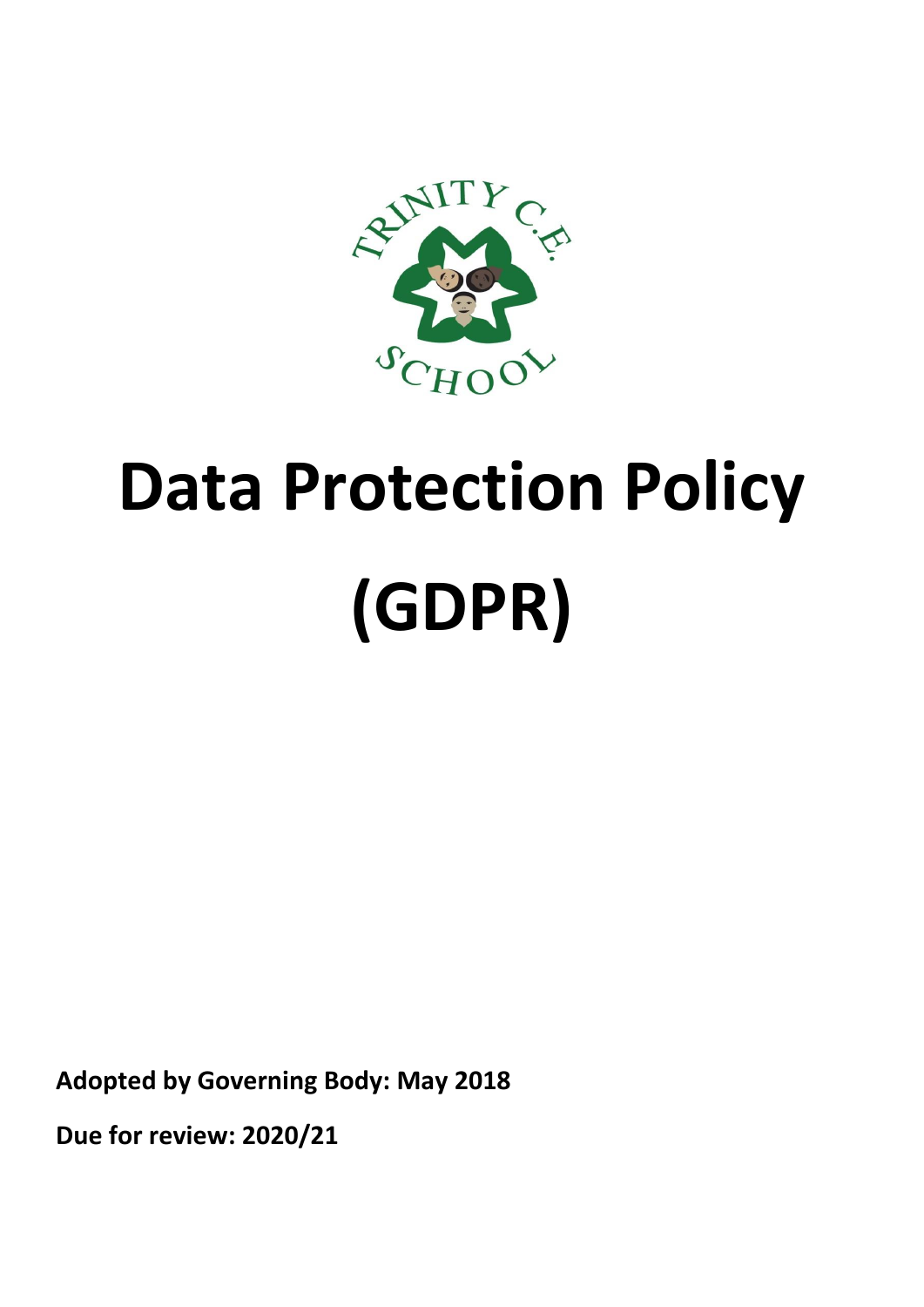# **TRINITY CE PRIMARY SCHOOL**

### DATA PROTECTION POLICY (GDPR)

## **Contents**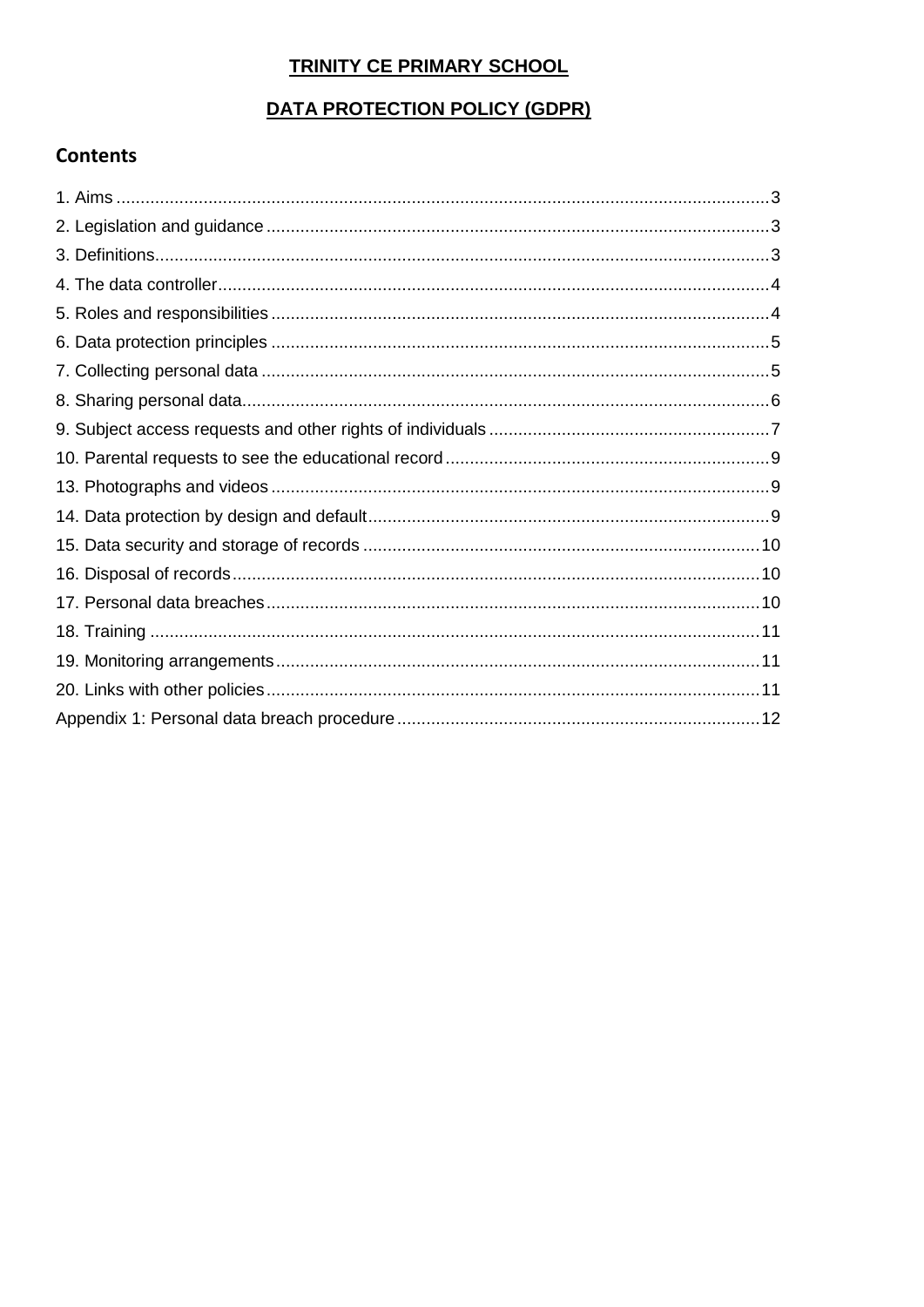#### **TRINITY CE PRIMARY SCHOOL DATA PROTECTION POLICY (GDPR)**

# **1. Aims**

Our school aims to ensure that all personal data collected about staff, pupils, parents, governors, visitors and other individuals is collected, stored and processed in accordance with the [General Data Protection](http://data.consilium.europa.eu/doc/document/ST-5419-2016-INIT/en/pdf)  [Regulation \(GDPR\)](http://data.consilium.europa.eu/doc/document/ST-5419-2016-INIT/en/pdf) and the expected provisions of the Data Protection Act 2018 (DPA 2018) as set out in the [Data Protection Bill.](https://publications.parliament.uk/pa/bills/cbill/2017-2019/0153/18153.pdf)

This policy applies to all personal data, regardless of whether it is in paper or electronic format.

# **2. Legislation and guidance**

This policy meets the requirements of the GDPR and the expected provisions of the DPA 2018. It is based on guidance published by the Information Commissioner's Office (ICO) on the [GDPR](https://ico.org.uk/for-organisations/guide-to-the-general-data-protection-regulation-gdpr/) and the ICO's [code of](https://ico.org.uk/media/for-organisations/documents/2014223/subject-access-code-of-practice.pdf)  [practice for subject access requests.](https://ico.org.uk/media/for-organisations/documents/2014223/subject-access-code-of-practice.pdf)

In addition, this policy complies with regulation 5 of the **Education (Pupil Information) (England) Regulations** [2005,](http://www.legislation.gov.uk/uksi/2005/1437/regulation/5/made) which gives parents the right of access to their child's educational record.

# **3. Definitions**

| Term                                | <b>Definition</b>                                                                                                                               |
|-------------------------------------|-------------------------------------------------------------------------------------------------------------------------------------------------|
| <b>Personal data</b>                | Any information relating to an identified, or<br>identifiable, individual.                                                                      |
|                                     | This may include the individual's:                                                                                                              |
|                                     | Name (including initials)                                                                                                                       |
|                                     | Identification number                                                                                                                           |
|                                     | Location data<br>$\bullet$                                                                                                                      |
|                                     | Online identifier, such as a username                                                                                                           |
|                                     | It may also include factors specific to the<br>individual's physical, physiological, genetic,<br>mental, economic, cultural or social identity. |
| Special categories of personal data | Personal data which is more sensitive and so<br>needs more protection, including information<br>about an individual's:                          |
|                                     | Racial or ethnic origin                                                                                                                         |
|                                     | Political opinions                                                                                                                              |
|                                     | Religious or philosophical beliefs                                                                                                              |
|                                     | Trade union membership                                                                                                                          |
|                                     | Genetics                                                                                                                                        |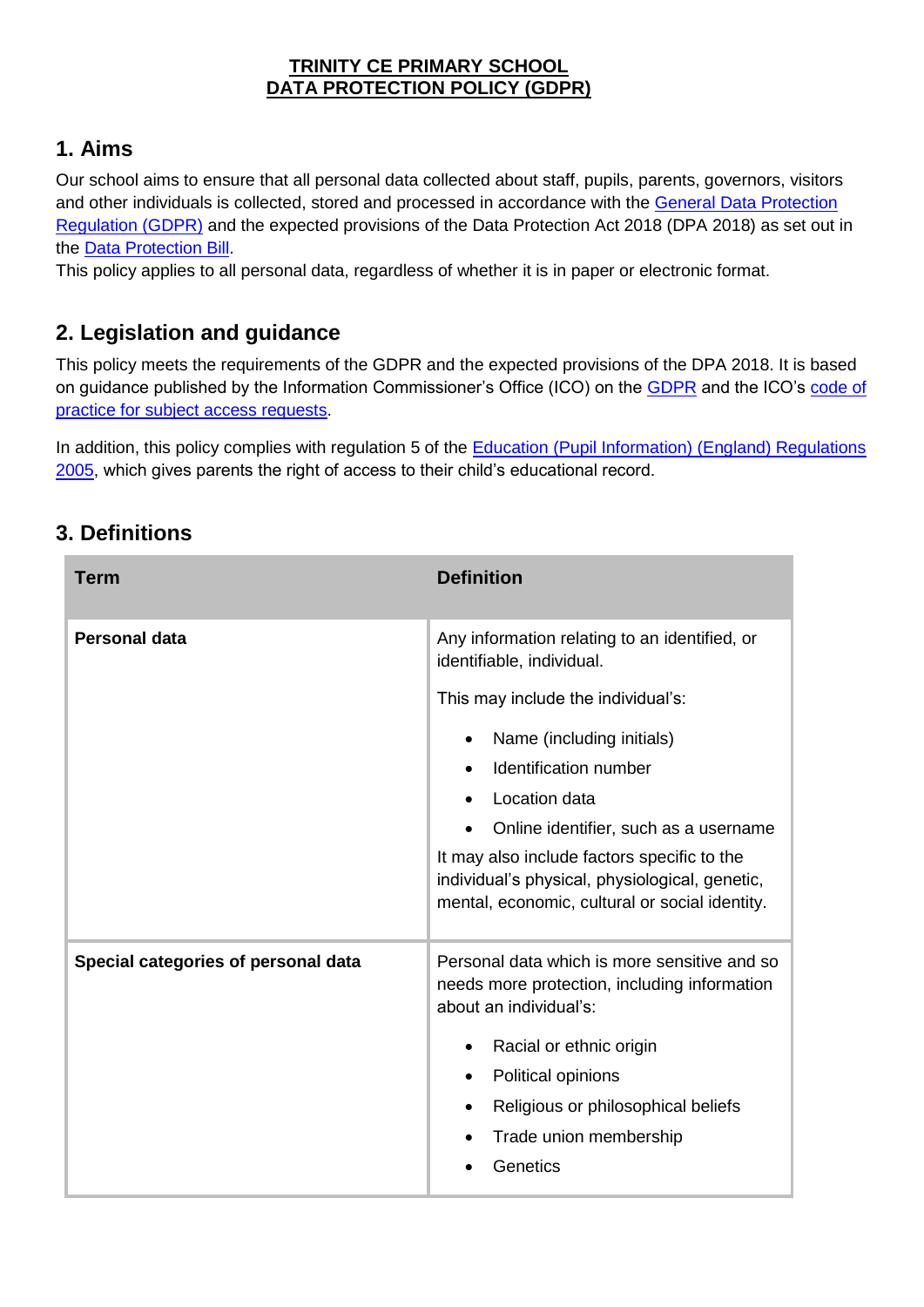|                      | Biometrics (such as fingerprints, retina<br>and iris patterns), where used for<br>identification purposes<br>Health - physical or mental<br>Sex life or sexual orientation                                                       |
|----------------------|----------------------------------------------------------------------------------------------------------------------------------------------------------------------------------------------------------------------------------|
| <b>Processing</b>    | Anything done to personal data, such as<br>collecting, recording, organising, structuring,<br>storing, adapting, altering, retrieving, using,<br>disseminating, erasing or destroying.<br>Processing can be automated or manual. |
| Data subject         | The identified or identifiable individual whose<br>personal data is held or processed.                                                                                                                                           |
| Data controller      | A person or organisation that determines the<br>purposes and the means of processing of<br>personal data.                                                                                                                        |
| Data processor       | A person or other body, other than an<br>employee of the data controller, who<br>processes personal data on behalf of the data<br>controller.                                                                                    |
| Personal data breach | A breach of security leading to the accidental<br>or unlawful destruction, loss, alteration,<br>unauthorised disclosure of, or access to<br>personal data.                                                                       |

# **4. The data controller**

Our school processes personal data relating to parents, pupils, staff, governors, visitors and others, and therefore is a data controller.

The school is registered as a data controller with the ICO and will renew this registration annually or as otherwise legally required.

# **5. Roles and responsibilities**

This policy applies to **all staff** employed by our school, and to external organisations or individuals working on our behalf. Staff who do not comply with this policy may face disciplinary action.

#### **5.1 Governing board**

The governing board has overall responsibility for ensuring that our school complies with all relevant data protection obligations.

#### **5.2 Data protection officer**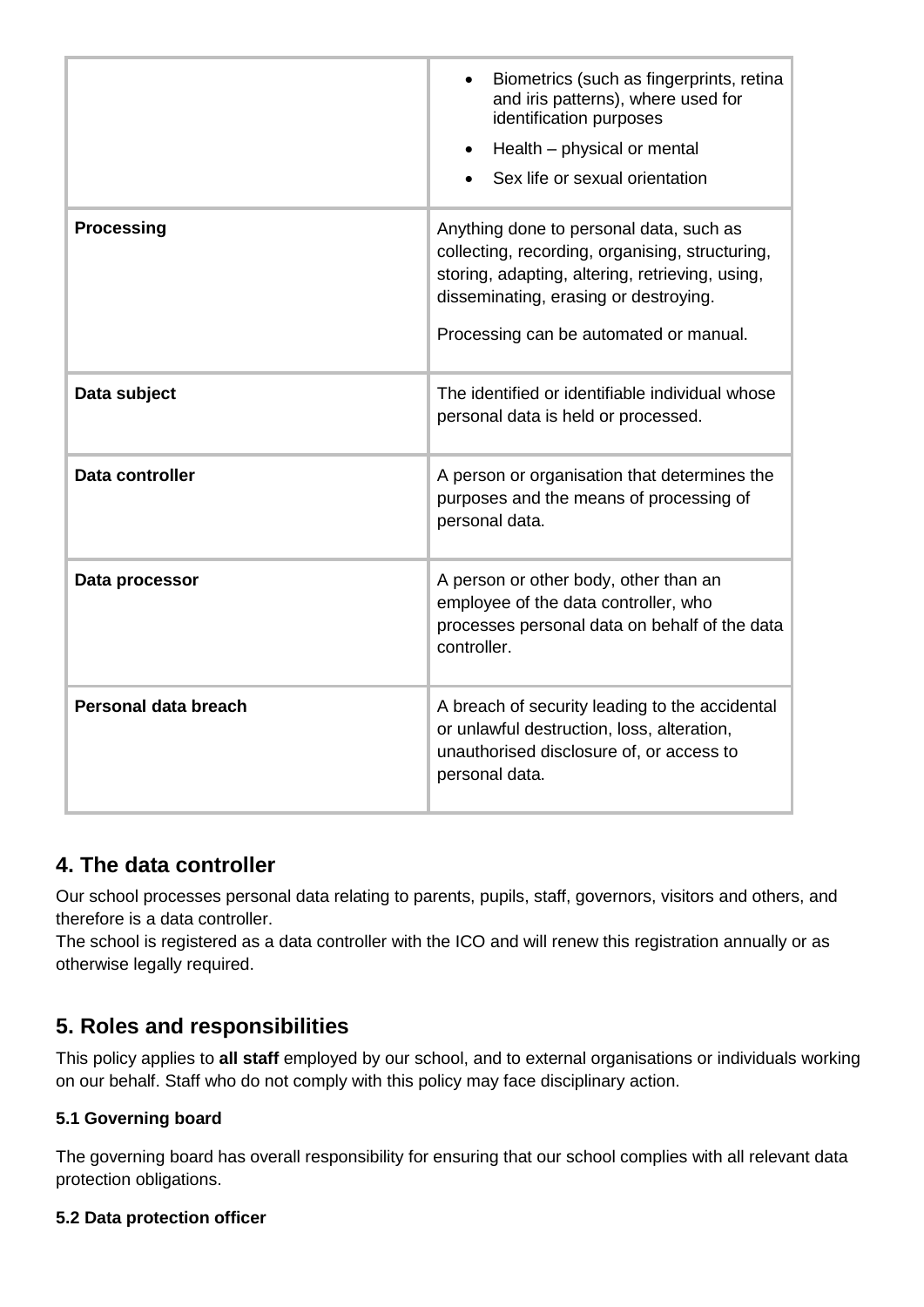The data protection officer (DPO) is responsible for overseeing the implementation of this policy, monitoring our compliance with data protection law, and developing related policies and guidelines where applicable.

They will provide an annual report of their activities directly to the governing board and, where relevant, report to the board their advice and recommendations on school data protection issues.

The DPO is also the first point of contact for individuals whose data the school processes, and for the ICO.

Full details of the DPO's responsibilities are set out in their job description.

The DPO for Trinity CE Primary School is Richard Langford, headteacher, Pontesbury CE Primary School

#### **5.3 Headteacher**

The headteacher acts as the representative of the data controller on a day-to-day basis.

#### **5.4 All staff**

Staff are responsible for:

- Collecting, storing and processing any personal data in accordance with this policy
- Informing the school of any changes to their personal data, such as a change of address
- Contacting the DPO in the following circumstances:
	- o With any questions about the operation of this policy, data protection law, retaining personal data or keeping personal data secure
	- $\circ$  If they have any concerns that this policy is not being followed
	- $\circ$  If they are unsure whether or not they have a lawful basis to use personal data in a particular way
	- $\circ$  If they need to rely on or capture consent, draft a privacy notice, deal with data protection rights invoked by an individual, or transfer personal data outside the European Economic Area
	- o If there has been a data breach
	- $\circ$  Whenever they are engaging in a new activity that may affect the privacy rights of individuals
	- $\circ$  If they need help with any contracts or sharing personal data with third parties

## **6. Data protection principles**

The GDPR is based on data protection principles that our school must comply with. The principles say that personal data must be:

- Processed lawfully, fairly and in a transparent manner
- Collected for specified, explicit and legitimate purposes
- Adequate, relevant and limited to what is necessary to fulfil the purposes for which it is processed
- Accurate and, where necessary, kept up to date
- Kept for no longer than is necessary for the purposes for which it is processed
- Processed in a way that ensures it is appropriately secure

This policy sets out how the school aims to comply with these principles.

## **7. Collecting personal data**

#### **7.1 Lawfulness, fairness and transparency**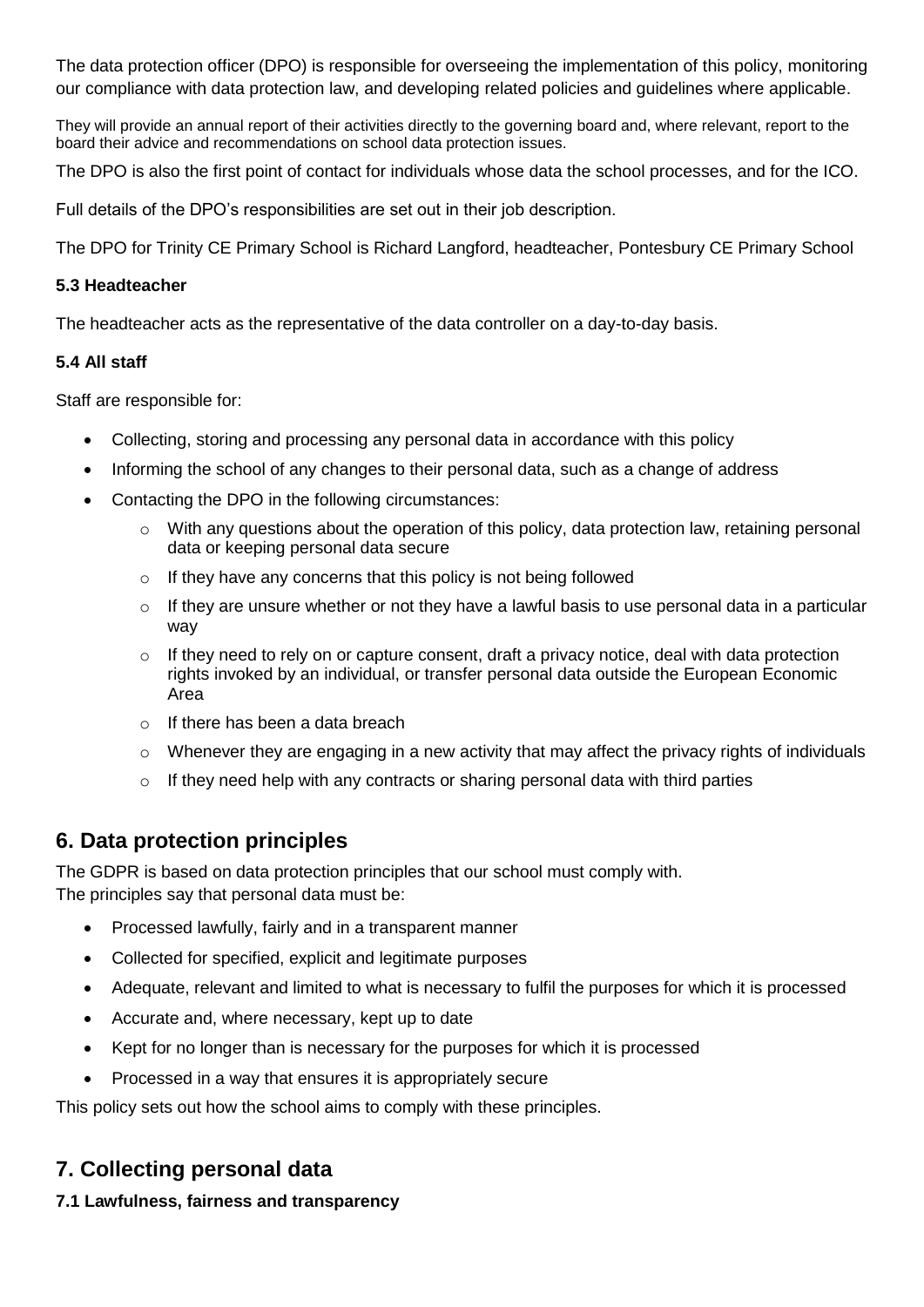We will only process personal data where we have one of 6 'lawful bases' (legal reasons) to do so under data protection law:

- The data needs to be processed so that the school can **fulfil a contract** with the individual, or the individual has asked the school to take specific steps before entering into a contract
- The data needs to be processed so that the school can **comply with a legal obligation**
- The data needs to be processed to ensure the **vital interests** of the individual e.g. to protect someone's life
- The data needs to be processed so that the school, as a public authority, can perform a task **in the public interest,** and carry out its official functions
- The data needs to be processed for the **legitimate interests** of the school or a third party (provided the individual's rights and freedoms are not overridden)
- The individual (or their parent/carer when appropriate in the case of a pupil) has freely given clear **consent**

For special categories of personal data, we will also meet one of the special category conditions for processing which are set out in the GDPR and Data Protection Act 2018.

If we offer online services to pupils, such as classroom apps, and we intend to rely on consent as a basis for processing, we will get parental consent (except for online counselling and preventive services). Whenever we first collect personal data directly from individuals, we will provide them with the relevant information required by data protection law.

#### **7.2 Limitation, minimisation and accuracy**

We will only collect personal data for specified, explicit and legitimate reasons. We will explain these reasons to the individuals when we first collect their data.

If we want to use personal data for reasons other than those given when we first obtained it, we will inform the individuals concerned before we do so, and seek consent where necessary.

Staff must only process personal data where it is necessary in order to do their jobs.

When staff no longer need the personal data they hold, they must ensure it is deleted or anonymised. This will be done in accordance with the Shropshire council's record retention schedule.

## **8. Sharing personal data**

We will not normally share personal data with anyone else, but may do so where:

- There is an issue with a pupil or parent/carer that puts the safety of our staff at risk
- We need to liaise with other agencies we will seek consent as necessary before doing this
- Our suppliers or contractors need data to enable us to provide services to our staff and pupils for example, IT companies. When doing this, we will:
	- o Only appoint suppliers or contractors which can provide sufficient guarantees that they comply with data protection law
	- $\circ$  Establish a data sharing agreement with the supplier or contractor, either in the contract or as a standalone agreement, to ensure the fair and lawful processing of any personal data we share
	- $\circ$  Only share data that the supplier or contractor needs to carry out their service, and information necessary to keep them safe while working with us

We will also share personal data with law enforcement and government bodies where we are legally required to do so, including for:

• The prevention or detection of crime and/or fraud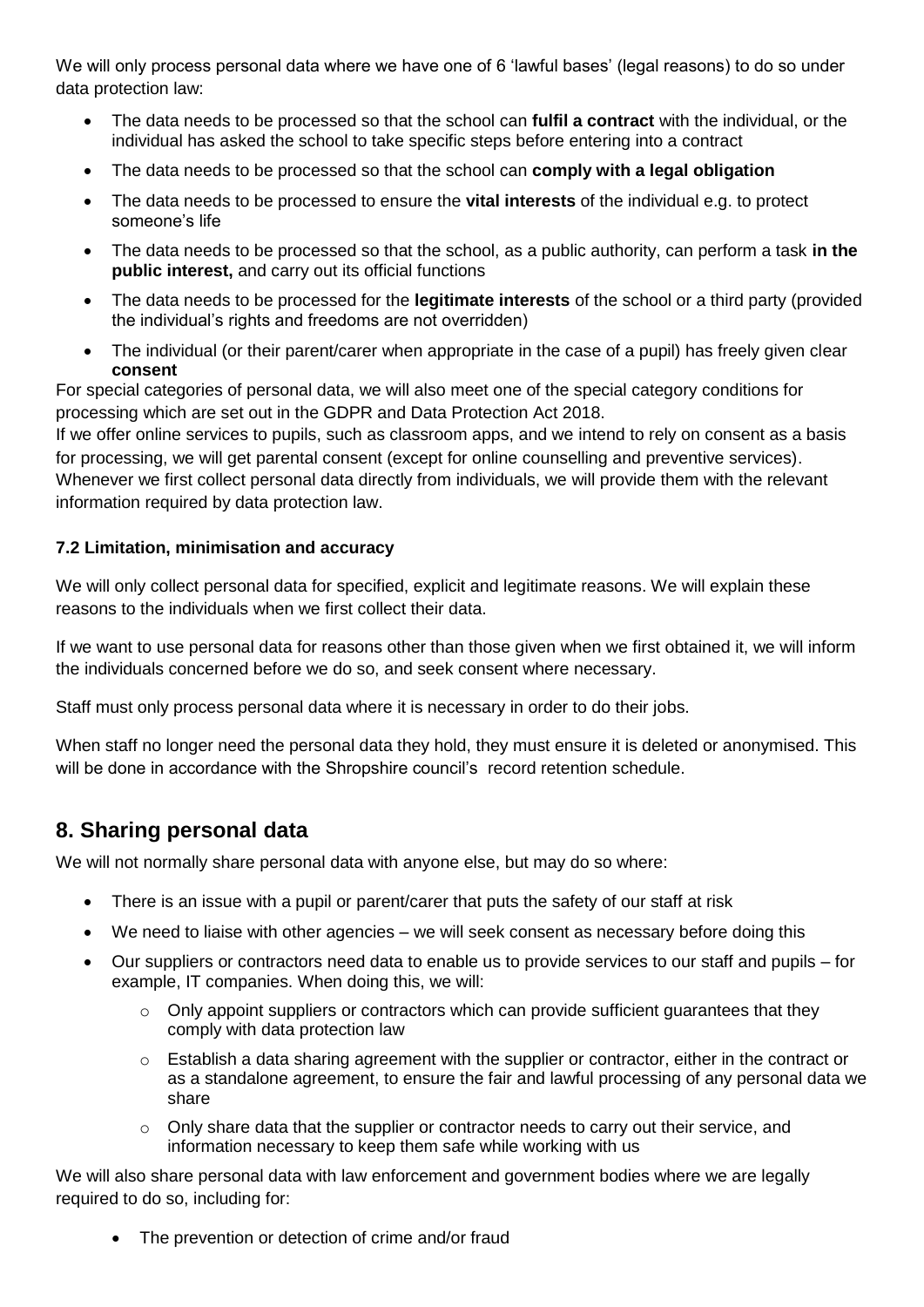- The apprehension or prosecution of offenders
- The assessment or collection of tax owed to HMRC
- In connection with legal proceedings
- Where the disclosure is required to satisfy our safeguarding obligations
- Research and statistical purposes, as long as personal data is sufficiently anonymised or consent has been provided

We may also share personal data with emergency services and local authorities to help them to respond to an emergency situation that affects any of our pupils or staff.

Where we transfer personal data to a country or territory outside the European Economic Area, we will do so in accordance with data protection law.

## **9. Subject access requests and other rights of individuals**

#### **9.1 Subject access requests**

Individuals have a right to make a 'subject access request' to gain access to personal information that the school holds about them. This includes:

- Confirmation that their personal data is being processed
- Access to a copy of the data
- The purposes of the data processing
- The categories of personal data concerned
- Who the data has been, or will be, shared with
- How long the data will be stored for, or if this isn't possible, the criteria used to determine this period
- The source of the data, if not the individual
- Whether any automated decision-making is being applied to their data, and what the significance and consequences of this might be for the individual

Subject access requests must be submitted in writing, either by letter, email or fax to the DPO. They should include:

- Name of individual
- Correspondence address
- Contact number and email address
- Details of the information requested

If staff receive a subject access request they must immediately forward it to the DPO.

#### **9.2 Children and subject access requests**

Personal data about a child belongs to that child, and not the child's parents or carers. For a parent or carer to make a subject access request with respect to their child, the child must either be unable to understand their rights and the implications of a subject access request, or have given their consent.

Children below the age of 12 are generally not regarded to be mature enough to understand their rights and the implications of a subject access request. Therefore, most subject access requests from parents or carers of pupils at our school may be granted without the express permission of the pupil. This is not a rule and a pupil's ability to understand their rights will always be judged on a case-by-case basis.

#### **9.3 Responding to subject access requests**

When responding to requests, we: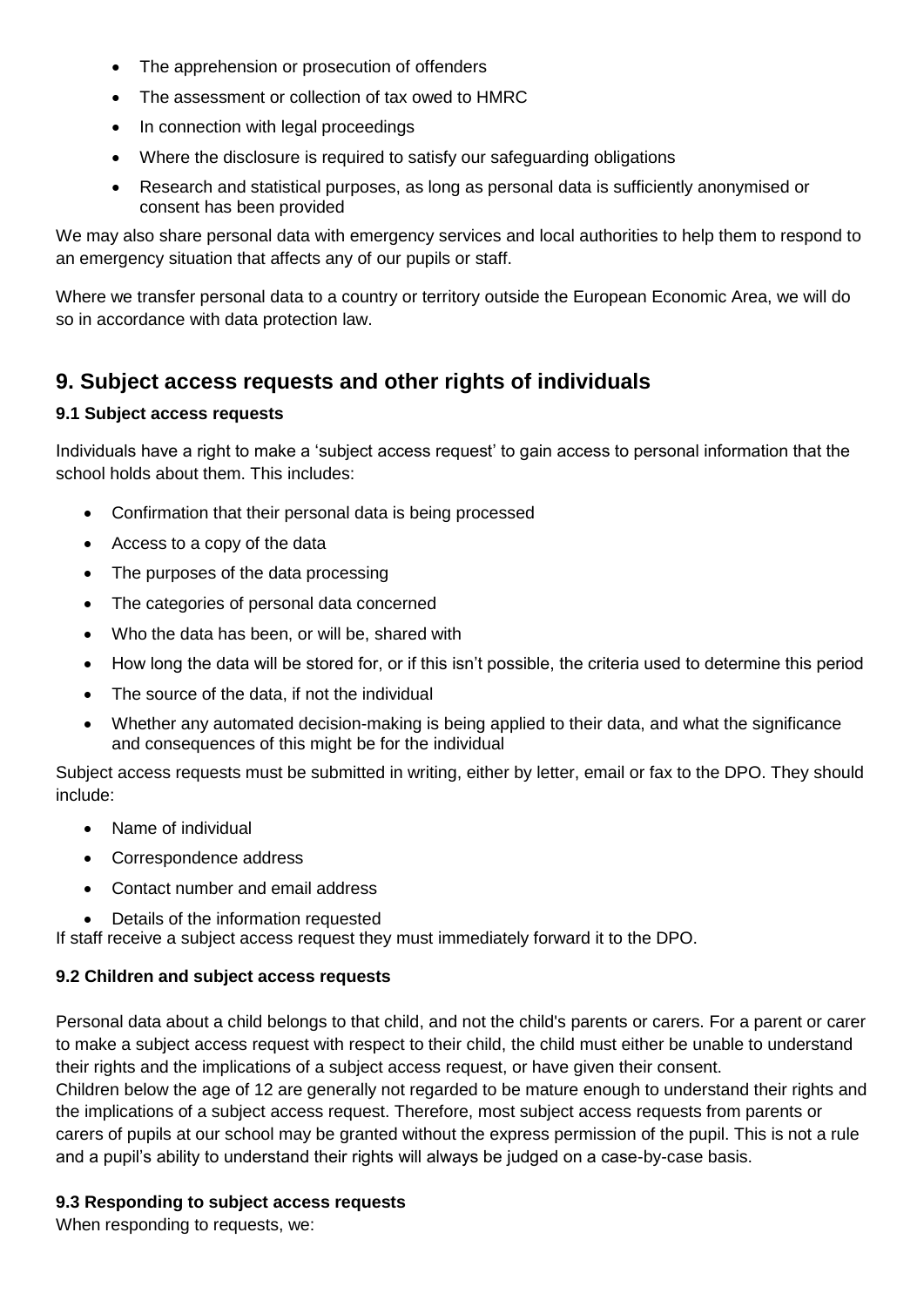- May ask the individual to provide 2 forms of identification
- May contact the individual via phone to confirm the request was made
- Will respond without delay and within 1 month of receipt of the request
- Will provide the information free of charge
- May tell the individual we will comply within 3 months of receipt of the request, where a request is complex or numerous. We will inform the individual of this within 1 month, and explain why the extension is necessary

We will not disclose information if it:

- Might cause serious harm to the physical or mental health of the pupil or another individual
- Would reveal that the child is at risk of abuse, where the disclosure of that information would not be in the child's best interests
- Is contained in adoption or parental order records
- Is given to a court in proceedings concerning the child

If the request is unfounded or excessive, we may refuse to act on it, or charge a reasonable fee which takes into account administrative costs.

A request will be deemed to be unfounded or excessive if it is repetitive, or asks for further copies of the same information.

When we refuse a request, we will tell the individual why, and tell them they have the right to complain to the ICO.

#### **9.4 Other data protection rights of the individual**

In addition to the right to make a subject access request (see above), and to receive information when we are collecting their data about how we use and process it (see section 7), individuals also have the right to:

- Withdraw their consent to processing at any time
- Ask us to rectify, erase or restrict processing of their personal data, or object to the processing of it (in certain circumstances)
- Prevent use of their personal data for direct marketing
- Challenge processing which has been justified on the basis of public interest
- Request a copy of agreements under which their personal data is transferred outside of the European Economic Area
- Object to decisions based solely on automated decision making or profiling (decisions taken with no human involvement, that might negatively affect them)
- Prevent processing that is likely to cause damage or distress
- Be notified of a data breach in certain circumstances
- Make a complaint to the ICO
- Ask for their personal data to be transferred to a third party in a structured, commonly used and machine-readable format (in certain circumstances)

Individuals should submit any request to exercise these rights to the DPO. If staff receive such a request, they must immediately forward it to the DPO.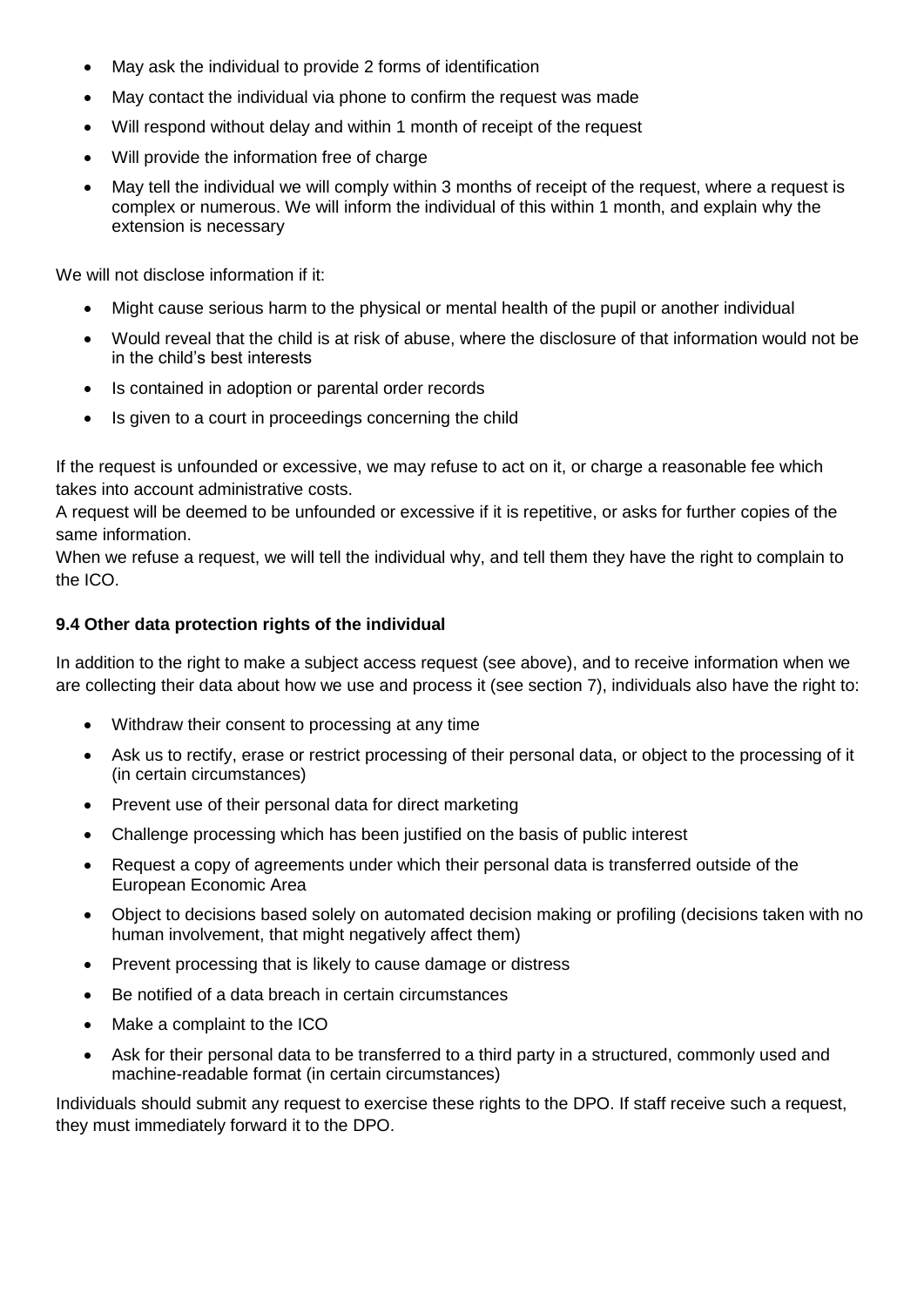## **10. Parental requests to see the educational record**

Parents, or those with parental responsibility, have a legal right to free access to their child's educational record (which includes most information about a pupil) within 15 school days of receipt of a written request.

## **11. Photographs and videos**

As part of our school activities, we may take photographs and record images of individuals within our school.

We will obtain written consent from parents/carers for photographs and videos to be taken of their child for communication, marketing and promotional materials. We will clearly explain how the photograph and/or video will be used to both the parent/carer and pupil.

Where we need parental consent, we will clearly explain how the photograph and/or video will be used to both the parent/carer and pupil. Where we don't need parental consent, we will clearly explain to the pupil how the photograph and/or video will be used.

Uses may include:

- Within school on notice boards and in school magazines, brochures, newsletters, etc.
- Outside of school by external agencies such as the school photographer, newspapers, campaigns
- Online on our school website or social media pages

Consent can be refused or withdrawn at any time. If consent is withdrawn, we will delete the photograph or video and not distribute it further.

When using photographs and videos in this way we will not accompany them with any other personal information about the child, to ensure they cannot be identified.

See our child protection policy for more information on our use of photographs and videos.

## **12. Data protection by design and default**

We will put measures in place to show that we have integrated data protection into all of our data processing activities, including:

- Appointing a suitably qualified DPO, and ensuring they have the necessary resources to fulfil their duties and maintain their expert knowledge
- Only processing personal data that is necessary for each specific purpose of processing, and always in line with the data protection principles set out in relevant data protection law (see section 6)
- Completing privacy impact assessments where the school's processing of personal data presents a high risk to rights and freedoms of individuals, and when introducing new technologies (the DPO will advise on this process)
- Integrating data protection into internal documents including this policy, any related policies and privacy notices
- Regularly training members of staff on data protection law, this policy, any related policies and any other data protection matters; we will also keep a record of attendance
- Regularly conducting reviews and audits to test our privacy measures and make sure we are compliant
- Maintaining records of our processing activities, including: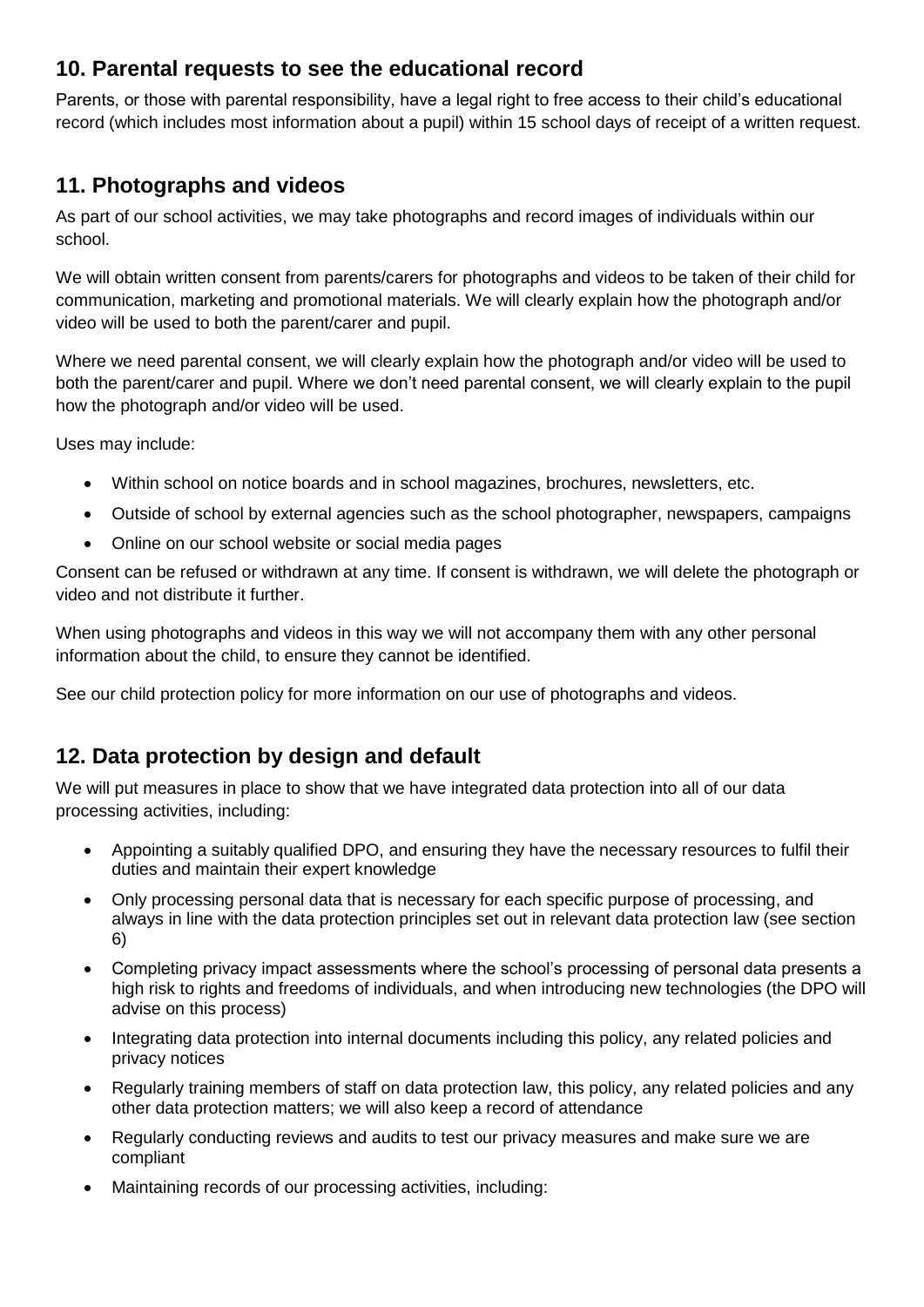- $\circ$  For the benefit of data subjects, making available the name and contact details of our school and DPO and all information we are required to share about how we use and process their personal data (via our privacy notices)
- $\circ$  For all personal data that we hold, maintaining an internal record of the type of data, data subject, how and why we are using the data, any third-party recipients, how and why we are storing the data, retention periods and how we are keeping the data secure

## **13. Data security and storage of records**

We will protect personal data and keep it safe from unauthorised or unlawful access, alteration, processing or disclosure, and against accidental or unlawful loss, destruction or damage.

In particular:

- Paper-based records and portable electronic devices, such as laptops and hard drives that contain personal data are kept under lock and key when not in use
- Papers containing confidential personal data must not be left on office and classroom desks, on staffroom tables, pinned to notice/display boards, or left anywhere else where there is general access
- Where personal information needs to be taken off site, staff must sign it in and out from the school office
- Passwords that are at least 8 characters long containing letters and numbers are used to access school computers, laptops and other electronic devices. Staff and pupils are reminded to change their passwords at regular intervals
- Encryption software is used to protect all portable devices and removable media, such as laptops and USB devices
- Staff, pupils or governors who store personal information on their personal devices are expected to follow the same security procedures as for school-owned equipment (see our E-Safety Policy and Acceptable Use Policies)
- Where we need to share personal data with a third party, we carry out due diligence and take reasonable steps to ensure it is stored securely and adequately protected (see section 8)

# **14. Disposal of records**

Personal data that is no longer needed will be disposed of securely. Personal data that has become inaccurate or out of date will also be disposed of securely, where we cannot or do not need to rectify or update it.

For example, we will shred or incinerate paper-based records, and overwrite or delete electronic files. We may also use a third party to safely dispose of records on the school's behalf. If we do so, we will require the third party to provide sufficient guarantees that it complies with data protection law.

## **15. Personal data breaches**

Trinity CE Primary School will make all reasonable endeavours to ensure that there are no personal data breaches.

In the unlikely event of a suspected data breach, we will follow the procedure set out in appendix 1. When appropriate, we will report the data breach to the ICO within 72 hours. Such breaches in a school context may include, but are not limited to:

- A non-anonymised dataset being published on the school website which shows the exam results of pupils eligible for the pupil premium
- Safeguarding information being made available to an unauthorised person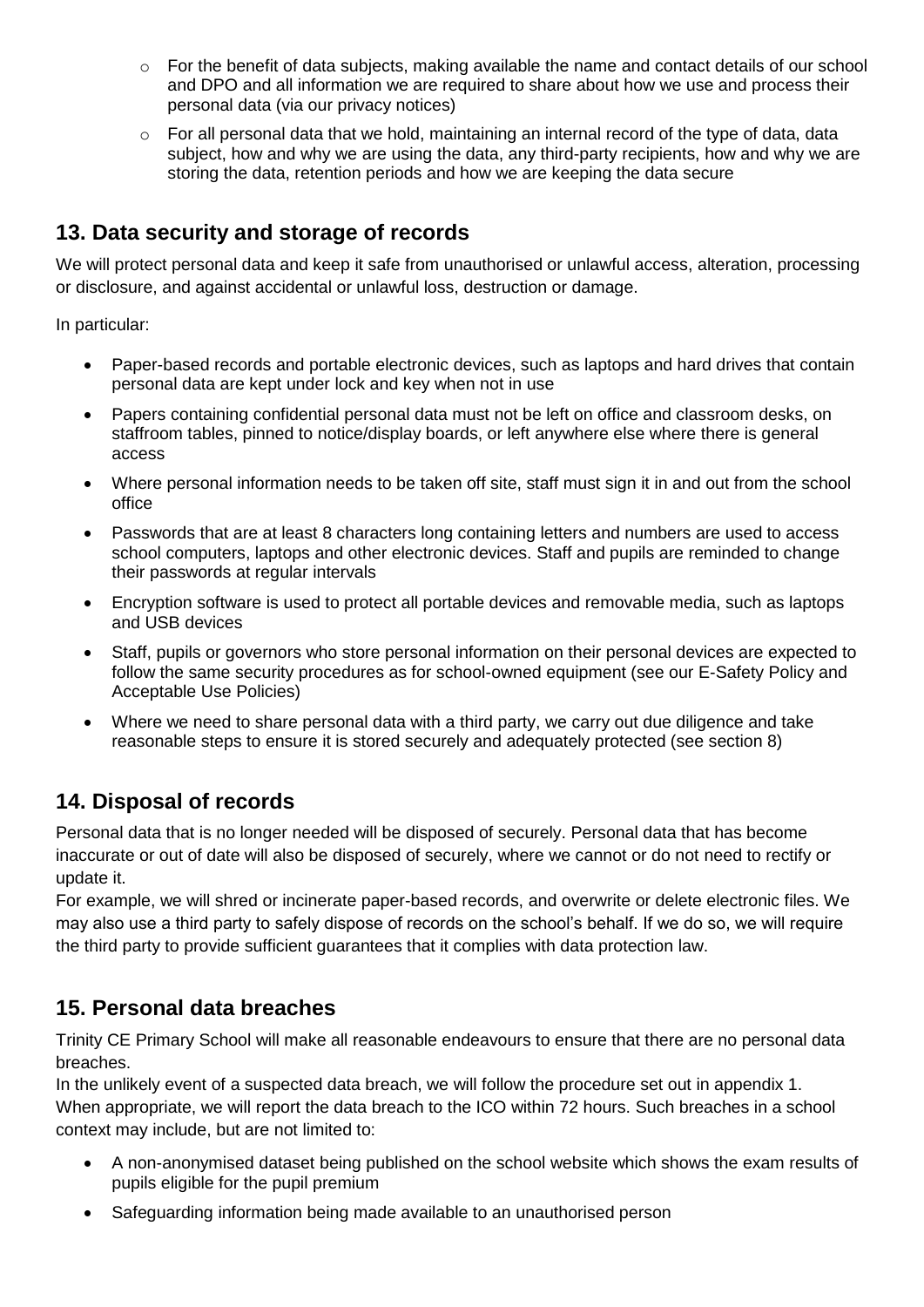• The theft of a school laptop containing non-encrypted personal data about pupils

# **16. Training**

All staff and governors at Trinity CE Primary School are provided with data protection training as part of their induction process. Volunteers are also reminded of their obligations through the Volunteer Agreement. Data protection will also form part of continuing professional development, where changes to legislation, guidance or the school's processes make it necessary.

## **17. Monitoring arrangements**

The DPO is responsible for monitoring and reviewing this policy.

This policy will be reviewed and updated if necessary when the Data Protection Bill receives royal assent and becomes law (as the Data Protection Act 2018) – if any changes are made to the bill that affect our school's practice. Otherwise, or from then on, this policy will be reviewed **every 2 years** and shared with the full governing body.

## **18. Links with other policies**

This data protection policy is linked to our:

- Freedom of information publication scheme
- Child Protection Policy
- E-Safety Policy (and Acceptable Use Policy)
- Teaching, Learning and Assessment Policy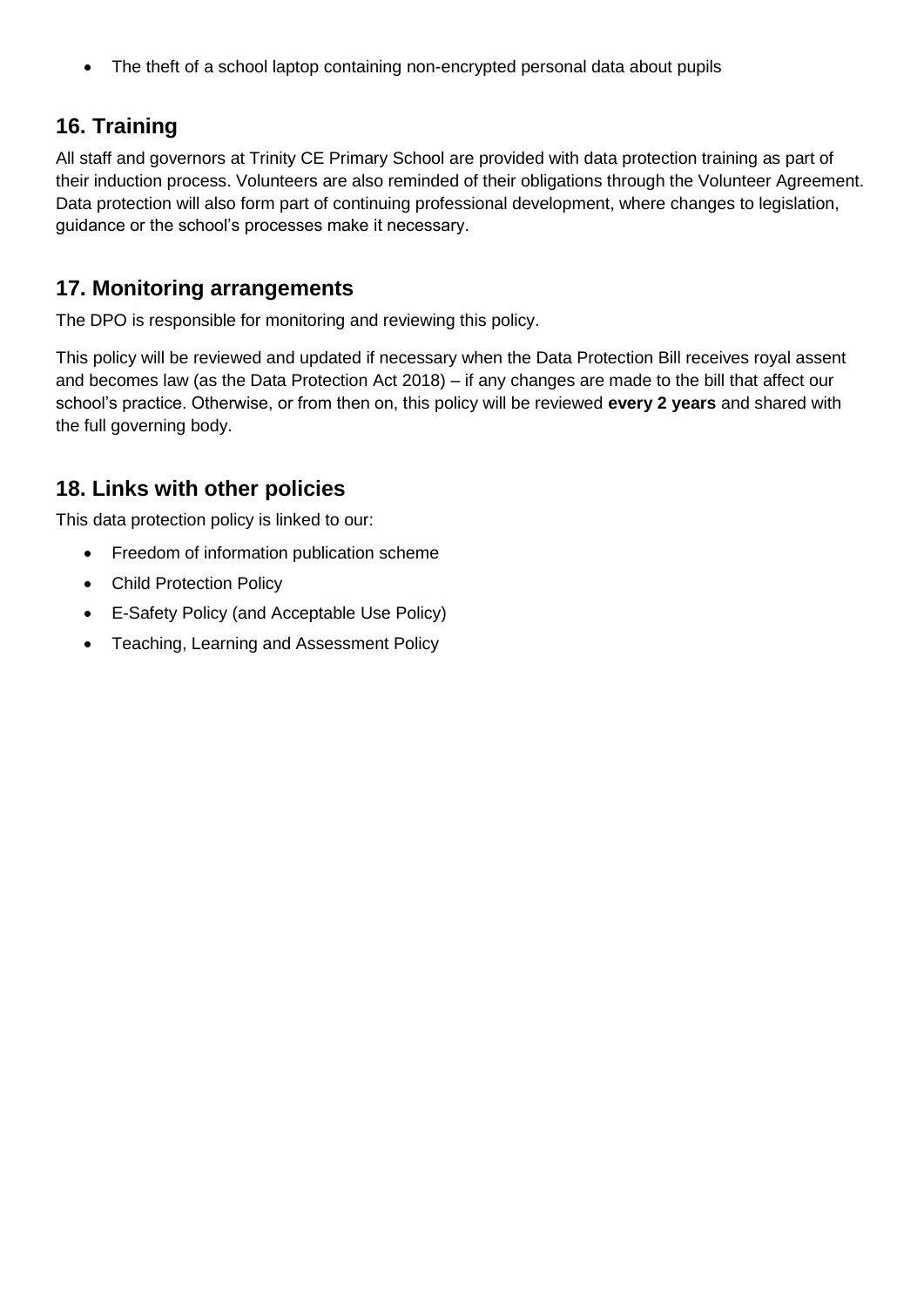## **Appendix 1: Personal data breach procedure**

This procedure is based on [guidance on personal data breaches](https://ico.org.uk/for-organisations/guide-to-the-general-data-protection-regulation-gdpr/personal-data-breaches/) produced by the ICO.

- On finding or causing a breach, or potential breach, the staff member or data processor must immediately notify the DPO
- The DPO will investigate the report, and determine whether a breach has occurred. To decide, the DPO will consider whether personal data has been accidentally or unlawfully:
	- o Lost
	- o Stolen
	- o Destroyed
	- o Altered
	- o Disclosed or made available where it should not have been
	- o Made available to unauthorised people
- The DPO will alert the headteacher and the chair of governors
- The DPO will make all reasonable efforts to contain and minimise the impact of the breach, assisted by relevant staff members or data processors where necessary. (Actions relevant to specific data types are set out at the end of this procedure)
- The DPO will assess the potential consequences, based on how serious they are, and how likely they are to happen
- The DPO will work out whether the breach must be reported to the ICO. This must be judged on a case-by-case basis. To decide, the DPO will consider whether the breach is likely to negatively affect people's rights and freedoms, and cause them any physical, material or non-material damage (e.g. emotional distress), including through:
	- o Loss of control over their data
	- o Discrimination
	- o Identify theft or fraud
	- o Financial loss
	- o Unauthorised reversal of pseudonymisation (for example, key-coding)
	- o Damage to reputation
	- o Loss of confidentiality

 $\circ$  Any other significant economic or social disadvantage to the individual(s) concerned If it's likely that there will be a risk to people's rights and freedoms, the DPO must notify the ICO.

- The DPO will document the decision (either way), in case it is challenged at a later date by the ICO or an individual affected by the breach. Documented decisions are stored in hard copy and on the school server.
- Where the ICO must be notified, the DPO will do this via the ['report a breach' page of the ICO](https://ico.org.uk/for-organisations/report-a-breach/)  [website](https://ico.org.uk/for-organisations/report-a-breach/) within 72 hours. As required, the DPO will set out:
	- o A description of the nature of the personal data breach including, where possible:
		- **The categories and approximate number of individuals concerned**
		- The categories and approximate number of personal data records concerned
	- o The name and contact details of the DPO
	- o A description of the likely consequences of the personal data breach
	- o A description of the measures that have been, or will be taken, to deal with the breach and mitigate any possible adverse effects on the individual(s) concerned